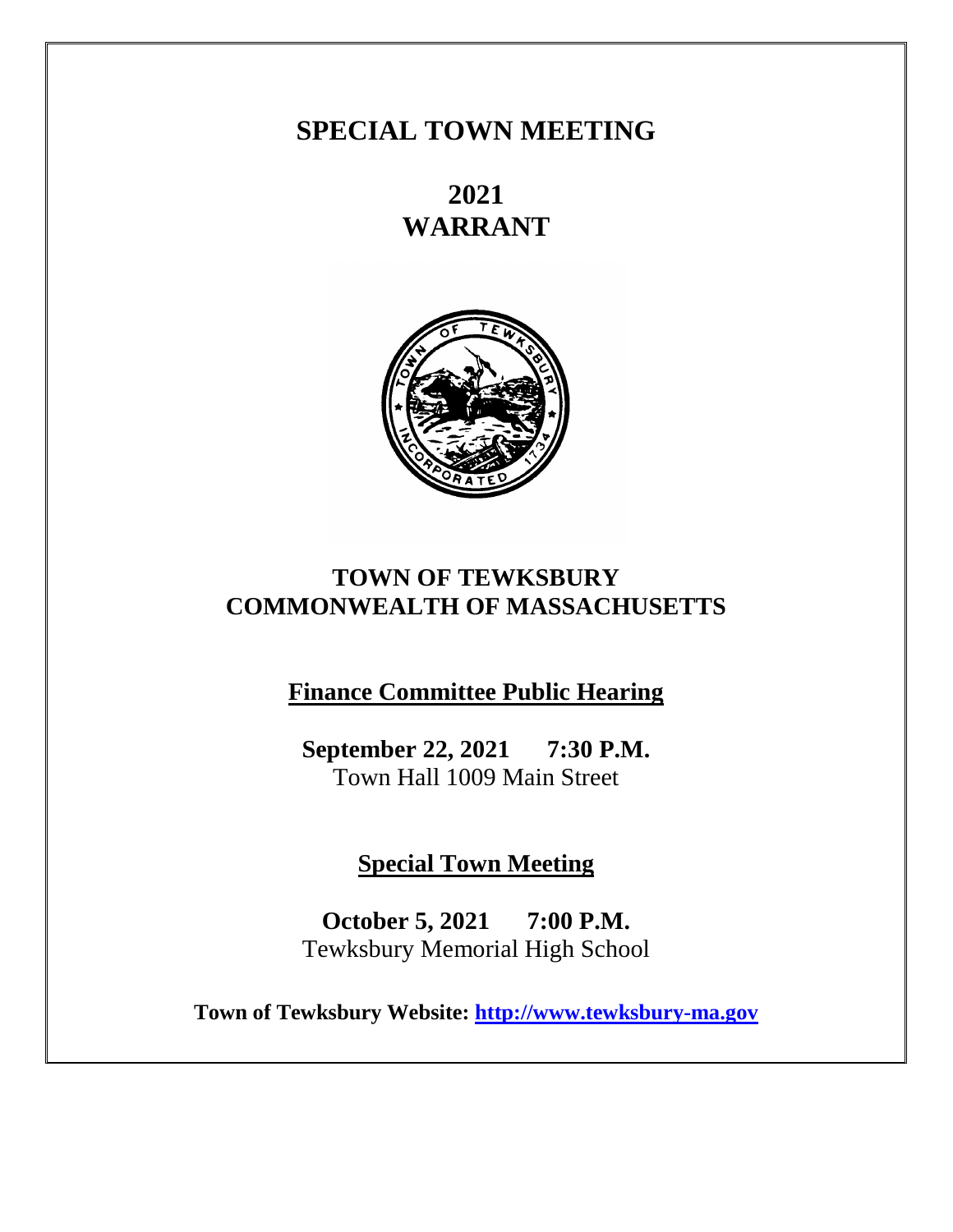Middlesex, ss:

To any of the Constables of the Town of Tewksbury, in said County:

In the name of the Commonwealth of Massachusetts you are hereby directed to notify and warn the inhabitants of the Town of Tewksbury, qualified to vote in Town affairs, to meet and assemble at the Tewksbury Memorial High School, 320 Pleasant Street, in said Tewksbury on Tuesday, October 5, 2021, at 7:00 P.M. to act on the following articles:

## **ARTICLE 1**

To see if the Town will vote to raise and appropriate funds into the Following FY2022 Departmental Budgets; or take any action related thereto:

| <b>Total Surplus</b>                             |              |     | 820,579 |
|--------------------------------------------------|--------------|-----|---------|
| Treasurer Unclassified Interest Maturing Debt    | 1127512-5915 |     | 735.579 |
| <b>Computer Services Professional Services</b>   | 1011362-5310 | S.  | 30,000  |
| Computer Services Full Time Salaries             | 1011361-5111 |     | 45,000  |
| <b>Treasurer Collector Professional Services</b> | 1011452-5310 | -SS | 10,000  |

#### Town Manager

**Executive Summary:** This article raises and appropriates funds to FY2022 Budgets. The additional funds are available since State and Local revenue will be higher than projected.

## **ARTICLE 2**

To see if the Town will vote to raise and appropriate the sum of \$3,795.71 to pay for the following outstanding bills from the previous fiscal year; or take any other action relative thereto.

| <b>Unpaid Invoice</b>                      |       |     | Amount   |
|--------------------------------------------|-------|-----|----------|
| <b>Billerica Police Department Details</b> |       | \$  | 232.00   |
| Priority Dispatch                          |       | S   | 2.244.00 |
| WB Mason                                   |       | S   | 704.71   |
| Comcast                                    |       | S   | 615.00   |
|                                            | Total | -SS | 3,795.71 |

Town Manager

**Executive Summary:** According to M.G.L. c. 44 § 64, bills that are late must be approved by Town Meeting before payment. This article authorizes the charges to be paid.

## **ARTICLE 3**

To see if the Town will vote to transfer from the certified General Fund Free Cash or the Stabilization Fund a sum of \$180,168 to be expended by the Town Manager to fund the following; or take any other action relative thereto

| <b>Description</b>                  |    | Amount  |
|-------------------------------------|----|---------|
| Library Carpet                      | \$ | 65,000  |
| <b>Police Station Renovations</b>   | \$ | 43,790  |
| <b>Boiler Center Fire Station</b>   | \$ | 49,878  |
| Deputy Fire Chief Assessment Center | \$ | 9,500   |
| Fire Rescue Vehicle                 |    | 12,000  |
| Total                               | S  | 180,168 |

#### Town Manager

**Executive Summary:** This article transfers funds from certified Fund Free Cash or the Stabilization Fund for specific one time capital expenditures. The plan is to use Free Cash if it is certified by the Massachusetts's Department of Revenue prior to Town Meeting, and if not the plan will be to use the Stabilization Fund.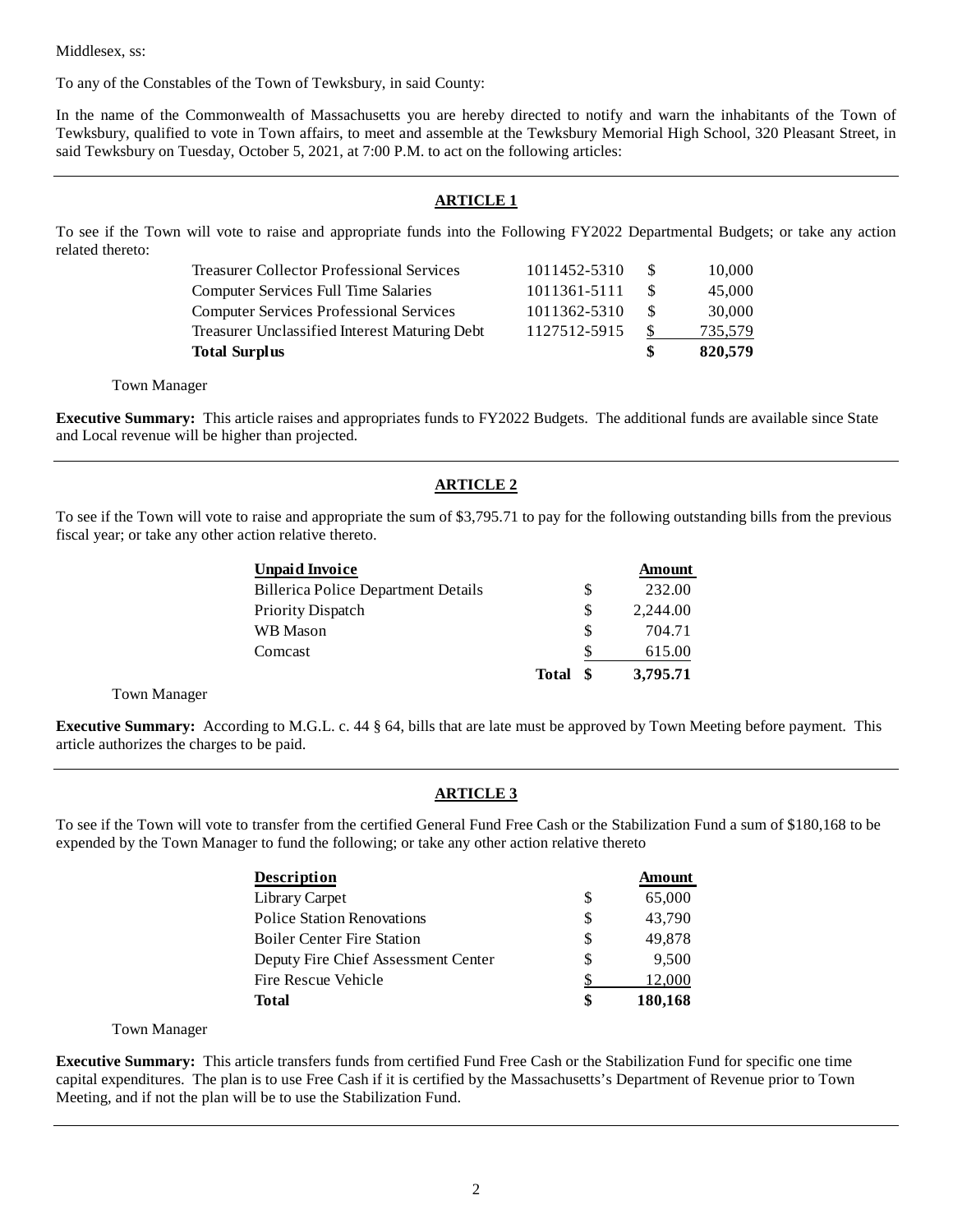To see if the Town will vote to transfer \$150,000 from Water Enterprise Fund Retained Earnings to be expended by the Town Manager for engineering services for inspection, repairs, painting and other improvements to the Astle Street Water Tank; or take any action relative thereto.

Town Manager

**Executive Summary:** This article allows the Town to utilize funds from Water Retained Earnings for Capital Improvements.

#### **ARTICLE 5**

To see if the Town will vote to transfer the sum of money from certified General Fund Free Cash to the Town Stabilization Fund; or take any other action relative thereto.

Town Manager

**Executive Summary:** This article seeks approval to set aside these funds in the Stabilization Fund to be used for future emergencies or one time purchases or projects.

#### **ARTICLE 6**

To see if the Town will vote to appropriate the sum of \$110,000 from the Community Preservation Fund Undesignated Reserve to be expended with the approval of the Town Manager for the purpose of drainage improvements at the State Field at Saunders Recreation Area on Livingston Street. Pursuant to M.G.L. c 44B or any other enabling authority, said funds to be expended under the direction of the Community Preservation Committee; or take any other action relative thereto.

Community Preservation Committee

**Executive Summary**: This article will fund drainage improvements at the State Field located at Saunders Recreation Area on Livingston Street.

## **ARTICLE 7**

To see if the Town will vote to transfer to the Tewksbury Conservation Commission, to be held under the care, custody and control of the Conservation Commission for conservation purposes, for the promotion and development of natural resources, and for the protection of the watershed resources of the Town of Tewksbury, under the provisions of M.G.L. c. 40 §8C, as it may hereafter be amended and of Article XCVII (97) of the Articles of the amendments to Massachusetts Constitution, the following parcels of land

|                          | <b>Assessors</b>     | Parcel  | Parcel                 |
|--------------------------|----------------------|---------|------------------------|
| <b>Address</b>           | <b>Map and Block</b> | Acreage | <b>Designation Use</b> |
| 129 Fox Run Drive/Behind | 21-118               | 3.2     | Conservation           |
| Catamount Road           | 65-96                | 23.66   | Conservation           |
| Patten Road/Behind       | 56-205               | 5.28    | Conservation           |
| Joanne Drive             | 56-229               | 0.49    | Conservation           |
| Joanne Drive             | 56-230               | 0.10    | Conservation           |

And, further, to authorize the Board of Selectmen to petition each branch of the General Court to enact such laws a required by said Article XCVII (97), or take any other action relative thereto.

#### Town Manager

**Executive Summary**: The purpose is to place the parcels under the control of the Conservation Commission to promote and protect en perpetuity watershed resources, open space, and wildlife habitat.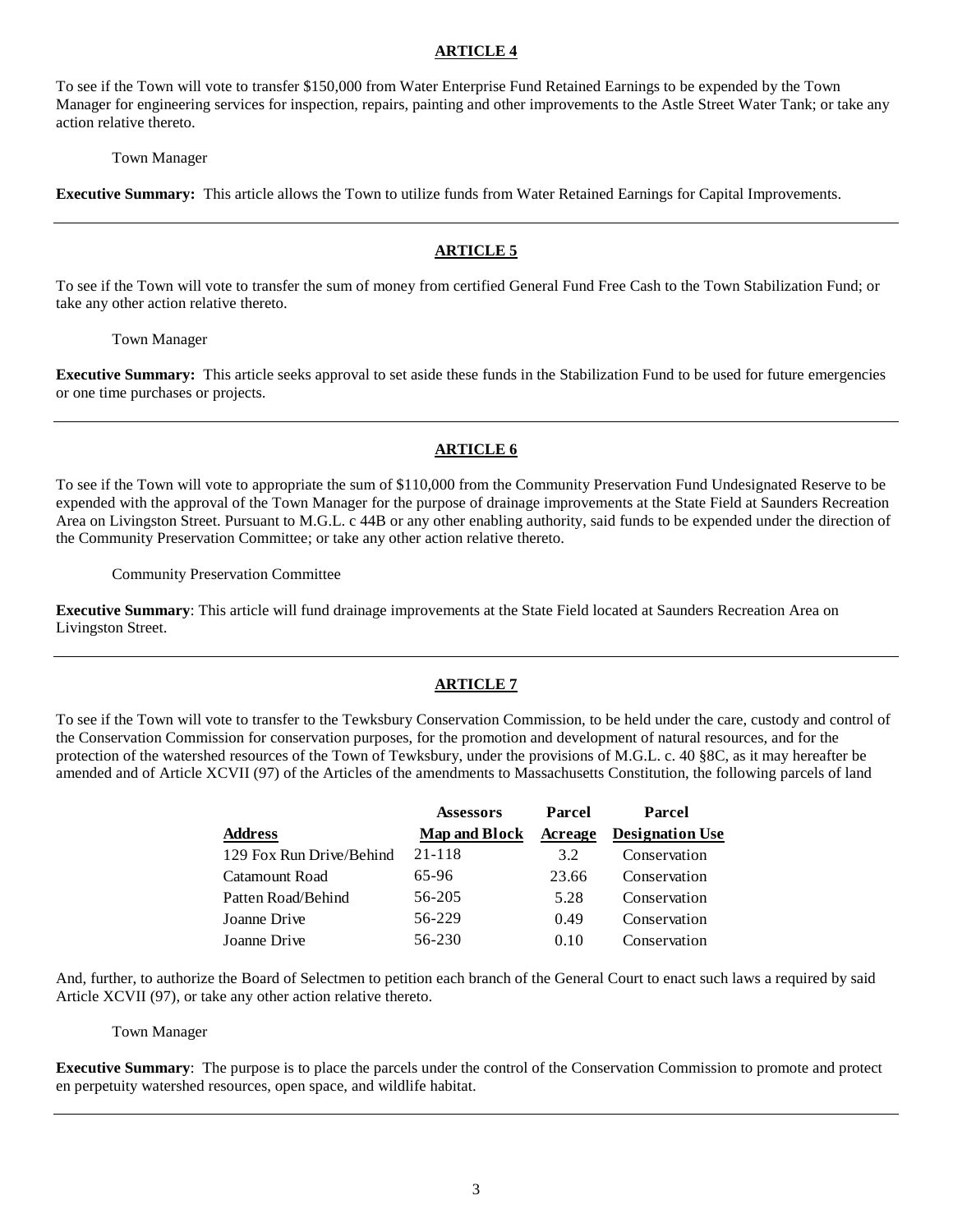To see if the Town will vote to authorize the Board of Selectmen to grant an easement to National Grid and its successors and assigns for the purpose of placing and maintaining a pole and underground cables, wires and conduit with the necessary appurtenances which would provide for the electric transmission in, on and over a certain parcel of land to service the Solar Facility at the Sutton Brook Landfill site or take any other action relative thereto.

#### Town Manager

**Executive Summary:** This article requests authorization of an easement for National Grid for new electric service to the new Elementary School.

#### **ARTICLE 9**

To see if the Town will vote to authorize the Board of Selectmen to sell all or a portion of the following parcels of land; or take any other action relative thereto.

|                | <b>Assessors</b> | Parcel | <b>Parcel</b>                                       | Current |
|----------------|------------------|--------|-----------------------------------------------------|---------|
| <b>Address</b> |                  |        | Map and Block Acreage Square Footage Assessed Value |         |
| Birchwood Road | 86-11            | 0.46   | 20,038                                              | 153.600 |
| New York Road  | 81-183           | 0.62   | 27,007                                              | 39,400  |

Town Manager

**Executive Summary:** This article would allow for the sale of these parcels of land in accordance with the Town By-Law.

## **ARTICLE 10**

To see if the Town will vote to amend the Zoning Bylaw, Section 8300 with deletions shown as strikethroughs and additions underlined:

#### **8300. GROUND WATER PROTECTION DISTRICT (including the SBDA Plume Area and the SBDA Buffer Zone districts)**

**8301. Purpose of District:** The purpose of this Groundwater Protection District (including the SBDA Plume Area and the SBDA Buffer Zone districts) is to:

- a. promote the health, safety, and general welfare of the community by ensuring an adequate quality and quantity of drinking water for the residents, institutions, and businesses of the Town of Tewksbury;
- b. preserve and protect existing and potential sources of drinking water supplies;
- c. conserve the natural resources of the town; and
- d. prevent temporary and permanent contamination of the environment. ; and

e. prohibit or limit certain groundwater activities or uses within the SBDA Plume Area and the SBDA Buffer Zone that may impair the protectiveness of the federal Selected Remedy for the Sutton Brook Disposal Area Superfund Site.

**8302. Scope Of of Authority.** The Groundwater Protection District is an overlay district superimposed on the zoning districts. This overlay district shall apply to all new construction, reconstruction, or expansion of existing buildings and new or expanded uses. Applicable activities/ uses in a portion of one of the underlying zoning districts which fall within the Groundwater Protection District must additionally comply with the requirements of this district. Uses prohibited in the underlying zoning districts shall not be permitted in the Groundwater Protection District.

**8303. Definitions.** For the purposes of this section, the following terms are defined below:

a. AQUIFER: Geologic formation composed of rock, sand or gravel that contains significant amounts of potentially recoverable water.

b. GROUNDWATER PROTECTION DISTRICT: The zoning district defined to overlay other zoning districts in the Town of Tewksbury. The groundwater protection district may include specifically designated recharge areas.

c. IMPERVIOUS SURFACE: Material or structure on, above, or below the ground that does not allow precipitation or surface water to penetrate directly into the soil.

d. MINING: The removal or relocation of geologic materials such as topsoil, sand, gravel, metallic ores, or bedrock.

e. POTENTIAL DRINKING WATER SOURCES: Areas which could provide significant potable water in the future.

f. RECHARGE AREAS: Areas that collect precipitation or surface water and carry it to aquifers. Recharge areas may include areas designated as Zone I, Zone II, or Zone III.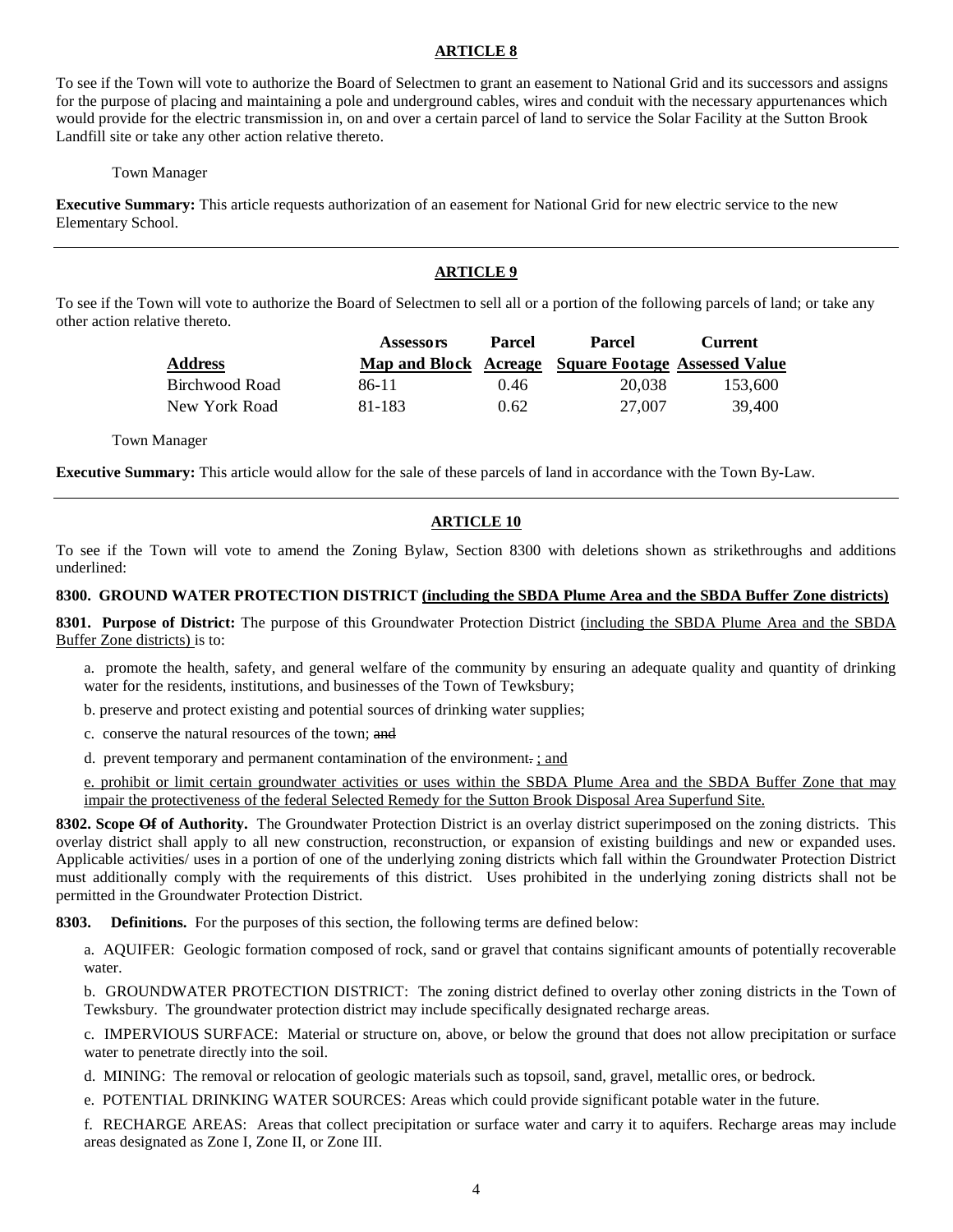g. SBDA BUFFER ZONE: A zoning district defined to overlay other zoning districts in the Town of Tewksbury. The SBDA Buffer Zone may include specifically designated use restriction areas. It encompasses an area within five hundred feet of the outer boundary of the SBDA Plume Area, where activities may impact the effectiveness of the Selected Remedy.

h. SBDA PLUME AREA: A zoning district defined to overlay other zoning districts in the Town of Tewksbury. The SBDA Plume Area may include specifically designated use restriction areas. It encompasses an area underlain by groundwater that has been shown to be contaminated by toxic or hazardous material at or from the Sutton Brook Disposal Area Superfund Site which pose a risk to human health and the environment.

gi. TOXIC OR HAZARDOUS MATERIAL: Any substance or mixture of physical, chemical, or infectious characteristics posing a significant, actual, or potential hazard to water supplies or other hazards to human health if such substance or mixture were discharged to land or water in the Town of Tewksbury. Toxic or hazardous materials include, without limitation; synthetic organic chemicals, petroleum products, heavy metals, radioactive or infectious wastes, acids and alkalis, and all substances defined as Toxic or Hazardous under Massachusetts General Laws (M.G.L.) Chapter(c.) 21C and 21E and 310 CMR 30.00, and also include such products as solvents and thinners in quantities greater than normal household use.

SBDA (SUTTON BROOK DISPOSAL AREA) SUPERFUND SITE (SITE), RECORD OF DECISION (ROD) and SELECTED REMEDY: An approximately 100 acres of land off South Street on the eastern boundary of the Town of Tewksbury, Middlesex County, Massachusetts with a small portion of land in the Town of Wilmington known as the SBDA Superfund Site (the "**Site**"). The Site is subject to the United States Environmental Protection Agency's (EPA's) Comprehensive Environmental Response, Compensation, and Liability Act (CERCLA), the National Contingency Plan (NCP) (40 CFR Section 300). In a document entitled, "Record of Decision, Sutton Brook Disposal Area Superfund Site," dated September 27, 2007 (the "**ROD**"), on file at the EPA Region I Record Center located at Five Post Office Square, Boston, Massachusetts ("EPA Region 1 Record Center"), EPA, with the concurrence of MassDEP, selected one or more response actions (collectively, the "**Selected Remedy**") for the Site pursuant to CERCLA and the NCP. Due to the fact that hazardous substances, pollutants, or contaminants remain at or from the Site above levels that allow for unlimited use and unrestricted exposure (UU/UE), EPA requires the establishment of institutional controls to ensure the protectiveness of its Selected Remedy.

## **8310. Location.**

a. The Groundwater Protection District shall be defined as all lands within the Town of Tewksbury that are delineated as Zone II on the map titled "Town of Tewksbury Zone II Delineation" and dated September, 2001, which map(s), as amended from time-to-time, shall be kept on file with the Town Clerk, the Planning Board, the Building Commissioner, the Board of Health, and the Town Engineer. Additionally, a section in the southeasterly part of Town as defined on the attached map shall be included in the Groundwater Protection District. Said map, revises the most recent Zoning Overlay District Map dated 3/25/05

b. The SBDA Plume Area shall include all lands within the Town of Tewksbury near the Sutton Brook Disposal Area Superfund Site that are so delineated on the map titled "SBDA Plume Area and SBDA Buffer Zone Properties" and dated February 2021 prepared by Geosyntec Consultants, as approved by EPA. The extent of the SBDA Plume Area is expected to change based on performance of the Selected Remedy. EPA will periodically re-evaluate this district until such time as groundwater Performance Standards are met for the Site and, if necessary, provide an updated map. In the event that EPA provides an updated map, this Bylaw will be amended to replace the then current map with the updated map.

The SBDA Buffer Zone shall include all lands within the Town of Tewksbury near the Sutton Brook Disposal Area Superfund Site that are so delineated on the map titled "SBDA Plume Area and SBDA Buffer Zone Properties" and dated February 2021 prepared by Geosyntec Consultants, as approved by EPA. The extent of the SBDA Buffer Zone is expected to change based on performance of the Selected Remedy. EPA will periodically re-evaluate this district until such time as groundwater Performance Standards are met for the Site and, if necessary, provide an updated map. In the event that EPA provides an updated map, this Bylaw will be amended to replace the then current map with the updated map.

**8311.** If the location of the District, the SBDA Plume Area and/or the SBDA Buffer Zone boundary in relation to a particular parcel is in doubt, resolution of boundary disputes shall be through a Special Permit application to the Special Permit Granting Authority (SPGA) Planning Board. Any application for a special permit for this purpose shall be accompanied by adequate documentation.

**8312.** The burden of proof shall be upon the owner(s) of the land to show where the bounds should be located. At the request of the owner(s), the Town may engage a professional engineer, hydrologist, geologist, or soil scientist to determine more accurately the boundaries of the district, the SBDA Plume Area and/or the SBDA Buffer Zone with respect to individual parcels of land, and may charge the owner(s) for the cost of the investigation. Any changes to the Zone II or Zone III delineation via this process must occur in conformance with the criteria set forth in 310 CMR 22.00 and must be approved by the Massachusetts Department of Environmental Protection (MassDEP).

**8320. Development Regulations.** In the Groundwater Protection District the following regulations shall apply:

8321. Permitted Uses. The following uses are permitted within the Groundwater Protection District, provided that all necessary permits, orders, or approvals required by local, state, or federal law are also obtained:

a. conservation of soil, water, plants, and wildlife;

b. outdoor recreation, nature study, boating, fishing, and hunting where otherwise legally permitted;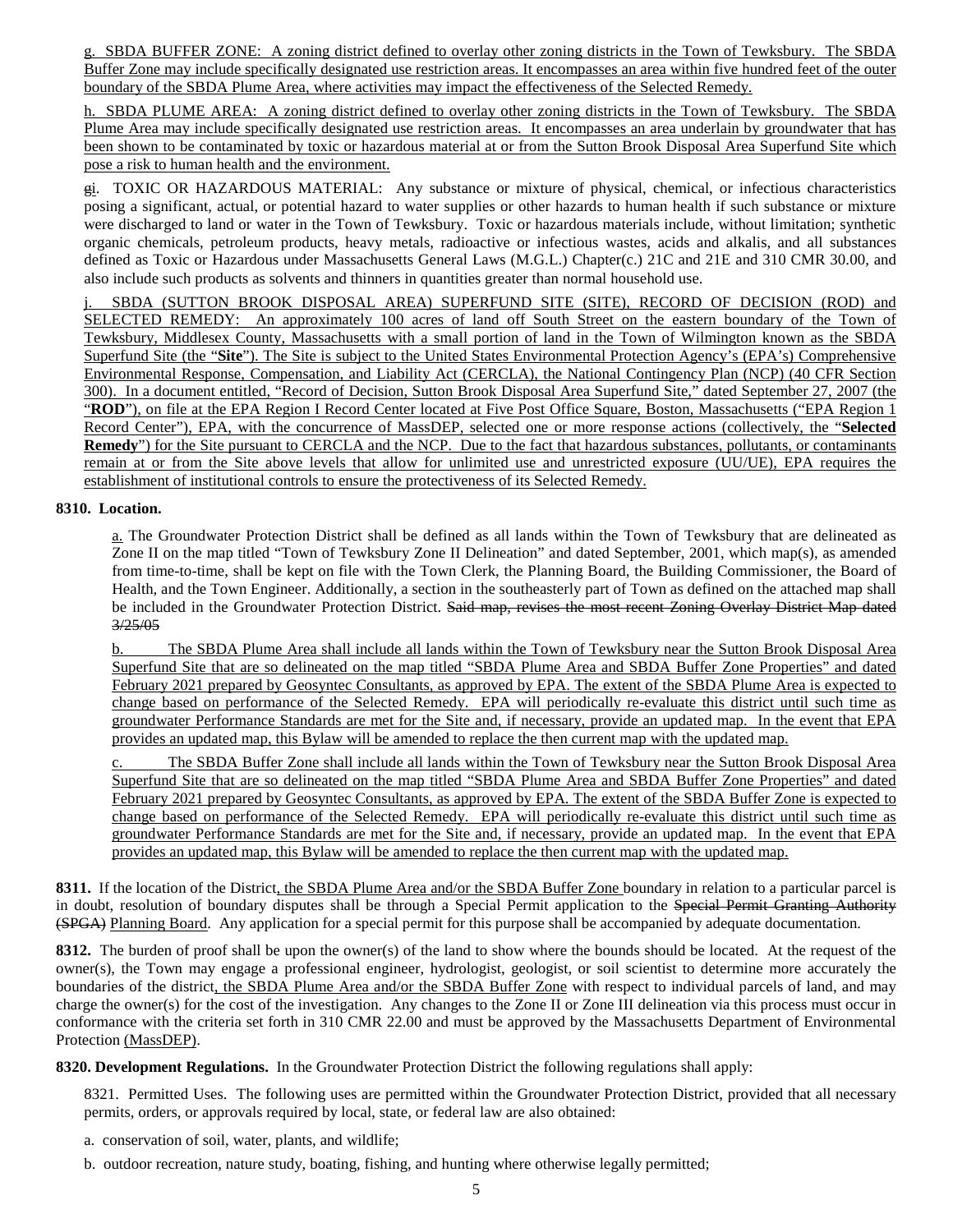c. foot, bicycle and/or horse paths, and bridges;

d. normal operation and maintenance of existing water bodies and dams, splash boards, and other water control, supply and conservation devices;

e. maintenance, repair, and enlargement of any existing structure, subject to Section 8322 (prohibited uses) and Section 8323 (special permitted uses);

f. residential development, subject to Section 8322 (prohibited uses) and Section 8323 (special permitted uses);

g. farming, gardening, nursery, conservation, forestry, harvesting, and grazing, subject to Section 8322 (prohibited uses) and Section 8323 (special permitted uses);

h. construction, maintenance, repair, and enlargement of drinking water supply related facilities such as, but not limited to, wells, pipelines, aqueducts, and tunnels.

i. Underground storage tanks related to these activities are not categorically permitted.

#### **8322. Prohibited Uses.** The following uses are prohibited in the Groundwater Protection District:

a. Landfills and open dumps as defined in 310 CMR 19.006;

b. Automobile graveyards and junkyards, as defined in M.G.L.c. 140B, §1;

c. Landfills receiving only wastewater and/or septage residuals including those approved by the Department pursuant to M.G.L.c. 21, §26 through 53; M.G.L.c. 111, §17; M.G.L. c. 83, §6 and 7, and regulations promulgated thereunder;

d. Facilities that generate, treat, store, or dispose of hazardous waste that are subject to M.G.L.c. 21C and 310 CMR 30.00, except for the following:

1) very small quantity generators as defined under 310 CMR 30.000;

2) household hazardous waste centers and events under 310 CMR 30.390;

3) waste oil retention facilities required by M.G.L. c. 21, § 52A; and

4) water remediation treatment works approved by DEP for the treatment of contaminated ground or surface waters.

e. Petroleum, fuel oil, and heating oil bulk stations and terminals including, but not limited to, those listed under North American Industry Classification System (NAICS) Standard Industrial Classification (SIC) Codes 5171 and 5983 454310. SIC NAICS Codes are established by the US Office of Management and Budget and may be determined by referring to the most recent edition of the NAICS Manual, available from the U.S. Census Bureau; publication, Standard Industrial Classification Manual, and any other subsequent amendments;

f. Storage of liquid hazardous materials, as defined in M.G.L.c. 21E, and/or liquid petroleum products unless such storage is:

1) above ground level, and;

2) on an impervious surface,; and

3) either: (i) in container(s) or above ground tank(s) within a building, or; (ii) outdoors in covered container(s) or above ground tank(s) in an area that has a containment system designed and operated to hold either 10% of the total possible storage capacity of all containers, or 110% of the largest container's storage capacity, whichever is greater;

4) 310 CMR allows for the replacement of existing tanks/systems for the keeping, storage or dispensing of gasoline; and

5) 310 CMR exempts above-ground home heating oil systems from the containment requirement, and indoor tanks on impervious surfaces such as a basement floor, are allowed.

g. Storage of sludge and septage, unless such storage is in compliance with 310 CMR 32.30 and 310 CMR 32.31;

h. Storage of deicing chemicals unless such storage, including loading areas, is within a structure designed to prevent the generation and escape of contaminated runoff or leachate;

i. Storage of animal manure unless covered or contained in accordance with the specifications of the Natural Resource Conservation Service;

j. Earth removal, consisting of the removal of soil, loam, sand, gravel, or any other earth material (including mining activities) to within 4 feet of historical high groundwater as determined from monitoring wells and historical water table fluctuation data compiled by the United States Geological Survey, except for excavations for building foundations, roads, or utility works;

k. Discharge to the ground of non-sanitary wastewater including industrial and commercial process waste water, except:

1) the replacement or repair of an existing treatment works that will not result in a design capacity greater than the design capacity of the existing treatment works;

2) treatment works approved by the Department of Environmental Protection designed for the treatment of contaminated ground or surface water and operating in compliance with 314 CMR 5.05(3) or 5.05(13); and

3) publicly owned treatment works;

l. Stockpiling and disposal of snow and ice containing deicing chemicals brought in from outside the district;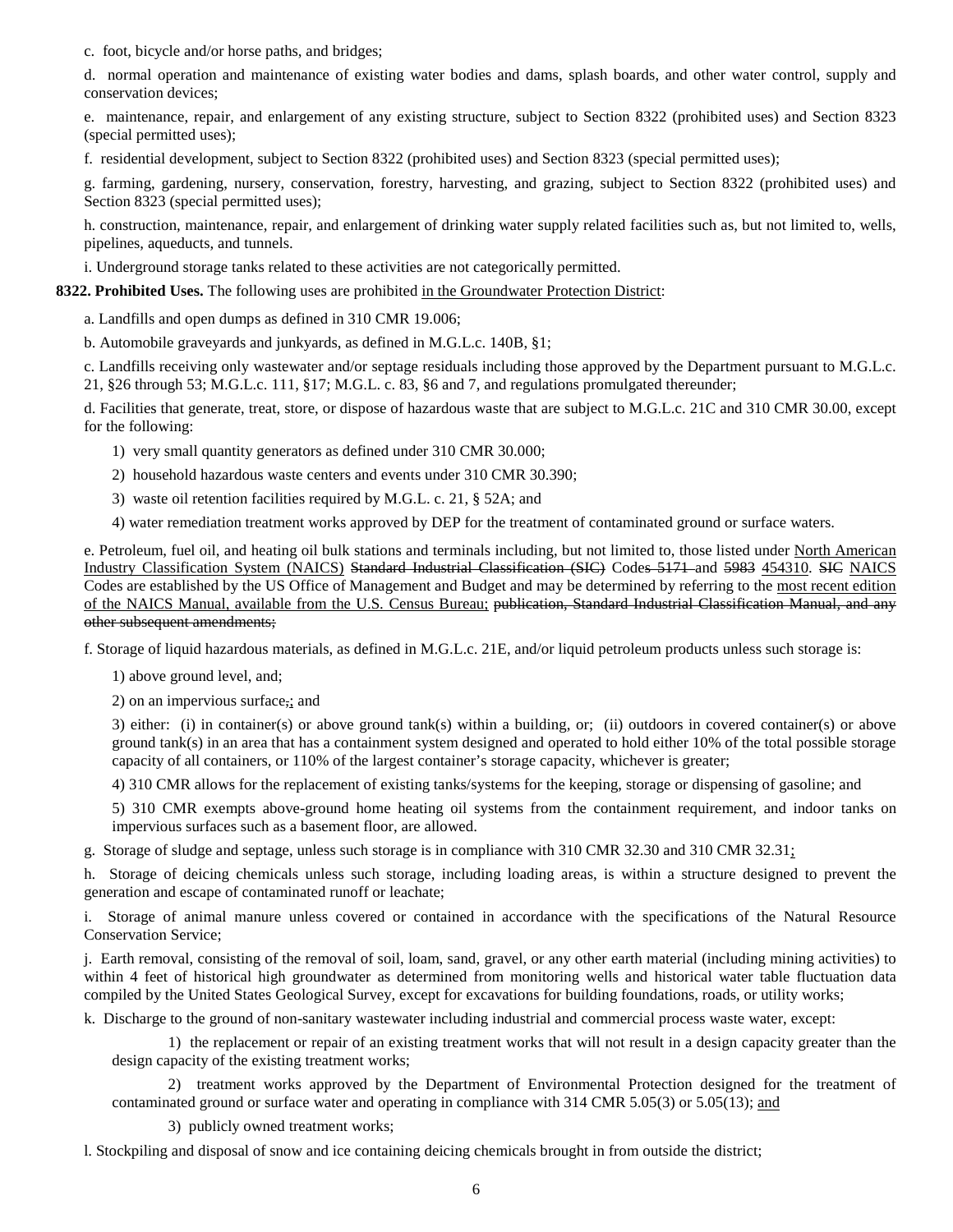m. Storage of commercial fertilizers, as defined in M.G.L. c. 128, §64, unless such storage is within a structure designed to prevent the generation and escape of contaminated runoff or leachate.

n. The rendering impervious of greater than fifteen percent (15%) or two thousand five hundred (2,500) square feet of any lot, whichever is greater except under the provisions of subsection 8323 c.

**8323. Uses and Activities Requiring a Special Permit in the Groundwater Protection District.** The following uses and activities are permitted in the Groundwater Protection District, only upon the issuance of a Special Permit by the Planning Board Special Permit Granting Authority (SPGA) under such conditions as they may require: who may impose conditions to ensure compliance with Section 8300:

a. Enlargement or alteration of existing uses that do not conform to the Groundwater Protection District;

b. Those activities that involve the handling of toxic or hazardous materials in quantities greater than those associated with normal household use, permitted in the underlying zoning (except as prohibited under Section 8322). Such activities shall require a special permit to prevent contamination of groundwater;

c. A system of storm water management and artificial recharge of precipitation must be designed, and approved by the SPGA Planning Board, to: prevent untreated discharges to wetland and surface water; preserve hydrologic conditions that closely resemble pre-development conditions; reduce or prevent flooding by managing peak discharges and volumes of runoff; minimize erosion and sedimentation; not result in significant degradation of groundwater; reduce suspended solids and other pollutants to improve water quality and provide increased protection of sensitive natural resources. These standards may be met using the following or similar best management practices:

1) For lots occupied, or proposed to be occupied, by single or two family residences, recharge shall be attained through site design that incorporates natural drainage patterns and vegetation in order to maintain pre-development stormwater patterns and water quality to the greatest extent possible. Stormwater runoff from rooftops, driveways and other impervious surfaces shall be routed through grassed water-quality swales, as sheet flow over lawn areas, or into constructed stormwater wetlands, sand filters, organic filters and/or similar systems capable of removing nitrogen from stormwater;

2) For lots occupied, or proposed to be occupied by other uses, a stormwater management plan shall be developed which provides for the artificial recharge of precipitation to groundwater through site design that incorporates natural drainage patterns and vegetation, and through the use of constructed (stormwater) wetlands, wet (detention) ponds, water quality swales, sand filters, organic filters, or similar site-appropriate best management practices capable of removing nitrogen and other contaminants from stormwater. The stormwater management plan shall meet the Stormwater Management Standards and technical guidance contained in the most recent version of the Massachusetts Department of Environmental Protection's Stormwater Management Handbook, for the type of use proposed, and the soil types present on the site. Such runoff shall not be discharged directly to rivers, streams, and other surface water bodies, wetlands, or vernal pools. Dry wells shall be prohibited;

3) Except when used for roof runoff from non-galvanized roofs, all infiltration facilities (including wetlands, ponds, and swales) shall be preceded by oil, grease and sediment traps or other best management practices to facilitate control of hazardous materials spills and removal of contamination, and to avoid sedimentation of treatment and leaching facilities;

4) All artificial recharge systems shall be maintained in full working order by the owner(s), under the provisions of an operations and maintenance plan approved by the SPGA Planning Board, to ensure that systems function as designed. Artificial recharge systems shall be located at least one hundred (100) feet from drinking water wells. Any infiltration basins or trenches shall be constructed with a three  $(3)$  foot minimum separation between the bottom of the structure and maximum groundwater elevation. The Planning Board may allow for a reduction of this separation based upon the submittal of sufficient information so long as it would not exceed the requirements of the Department of Environmental Protection's Stormwater Management Policy in effect at the time of the application.

**8324. Prohibited Uses in the SBDA Plume Area District.** The following additional activities and uses are prohibited in the SBDA Plume Area district; except if performed by or on behalf EPA or MassDEP pursuant to CERCLA or Chapter 21E, the Performing Parties as required pursuant to the Consent Decree, or the operator of the existing solar energy facility as permitted by MassDEP:

a. Extraction, consumption or utilization of groundwater for any purpose, including without limitation extraction for potable, industrial, irrigation or agricultural use.

b. Construction of groundwater infiltration and/or injection structures for storm water and surface water management.

c. Any activity or use which would interfere with, or would be reasonably likely to interfere with, systems and studies to monitor implementation of the CERCLA Selected Remedy for the Site, or to provide long-term environmental monitoring of onsite groundwater including all monitoring wells.

**8325. Uses and Activities Requiring a Special Permit in the SBDA Buffer Zone District.** The following uses and activities are permitted in the SBDA Buffer Zone, only upon the issuance of a Special Permit by the Planning Board under such conditions as they may require:

a. Extraction, consumption or utilization of groundwater for any purpose, including without limitation extraction for potable, industrial, irrigation or agricultural use.

b. Construction of groundwater infiltration and/or injection structures for storm water and surface water management.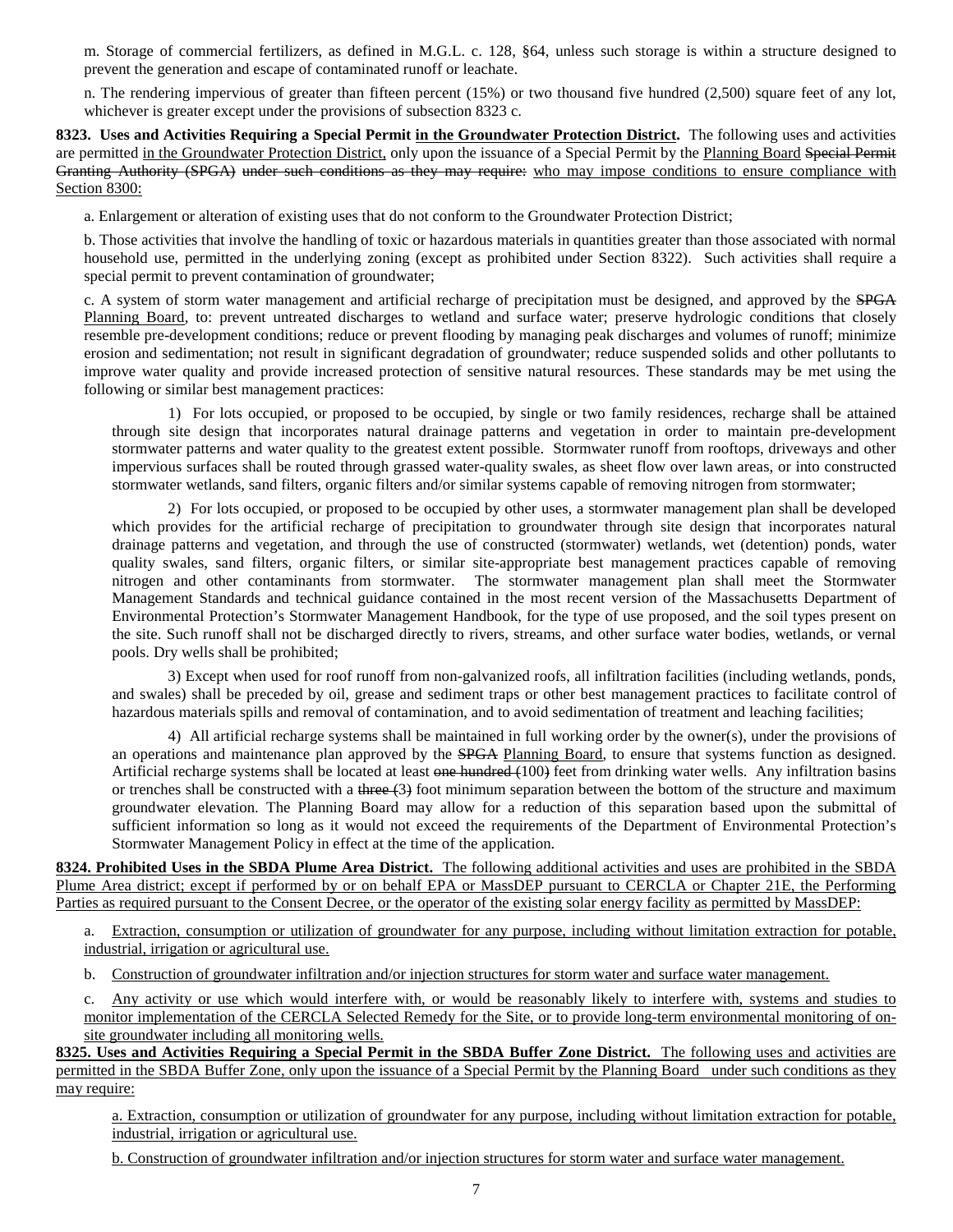#### **8330. Administrative Procedures.**

**8331.** The Special Permit Granting Authority (SPGA) under this bylaw shall be the Planning Board. Such The special permit shall be granted if the Planning Board SPGA determines, in conjunction with the Board of Health, the Conservation Commission, and the Department of Public Works that the intent of this bylaw, as well as its specific criteria, are met. The SPGA Planning Board shall not grant a special permit under this section unless the petitioner's application materials include, in the SPGA's Planning Board's opinion, sufficiently detailed, definite, and credible information to support positive findings in relation to the standards given in this section. The SPGA shall document the basis for any departures from the recommendations of the other town boards or agencies in its decision. The Planning Board shall require any person applying for a Special Permit for activities in the SBDA Buffer Zone district to submit a duplicate of such application to EPA Region 1(to the attention of the Project Manager for Sutton Brook Disposal Area Superfund Site, Massachusetts Superfund Section), with a copy to MassDEP (to the attention of the Bureau of Waste Site Cleanup-Boston, Federal Sites Program) 30 days in advance of filing such application and to include a written, dated acknowledgement of receipt from each agency. The Planning Board shall not consider any such application to be complete for purposes of review without such acknowledgement. EPA after reasonable opportunity for MassDEP review and comment, will then submit a letter to the Planning Board for consideration prior to the end of the 35 days referenced in Section 8332.

**8332.** Upon receipt of the special permit application, the SPGA Planning Board shall transmit one copy each to the Board of Health, the Conservation Commission, Fire Department, Police Department, Building Commissioner, Town Manager, Planning Board and Town Department of Public Works for their written recommendations. The necessary number of copies of the application shall be furnished by the applicant. Each agency listed shall, within forty-five  $(45)$  35 days after the plan is filed, report to the **SPGA** Planning Board, in writing, their approval or disapproval of the subject application:

a. In the event of disapproval, the agencies shall make specific findings and reasons therefore, and, where possible, shall make recommendations for the adjustment thereof;

b. Failure to respond in writing within 45 35 days of receipt shall indicate approval or no desire to comment by said agency.

**8333.** The SPGA Planning Board may grant the required special permit if it determines, in conjunction with the Board of Health, the Conservation Commission, and the Department of Public Works, the requirements of this Section 8300 are met, provided that the Board finds only upon finding that the proposed use meets the following standards, those specified in Section 8320 of this bylaw, and any regulations or guidelines adopted by the SPGA Planning Board. The proposed use must:

a. In no way, during construction or thereafter, adversely affect the existing or potential quality of quantity of water that is available in the Groundwater Protection District; and

b. Be designed to avoid substantial disturbance of the soils, topography, drainage, vegetation, and other water-related natural characteristics of the site to be developed.

**8334.** The Planning Board shall not grant a special permit under this Section 8300 unless the petitioner's application materials include, in the Board's opinion, sufficiently detailed, definite, and credible information to support positive findings in relation to the standards given in this section. The Planning Board shall document the basis for any departures from the recommendations of the other Town boards or agencies in its decision.

**8335**. The SPGA Planning Board may adopt regulations to govern design features of projects. Such regulations shall be consistent with special permit regulations adopted by the municipality.

**8335 8336.** The applicant shall file 16 copies of a site plan and attachments with the Department of Community Development. The site plan shall be drawn at a proper scale as determined by the SPGA Planning Board and be stamped by a professional engineer. All additional submittals shall be prepared by qualified professionals. The site plan and its attachments shall at a minimum include the following information where pertinent:

a. A complete list of chemicals, pesticides, herbicides, fertilizers, fuels, and other potentially hazardous materials to be used or stored on the premises in quantities greater than those associated with normal household use;

b. For those activities using or storing such hazardous materials, a hazardous materials management plan shall be prepared and filed with the Director of Emergency Management, Fire Chief, and Board of Health. The plan shall include:

1) provisions to protect against the discharge of hazardous materials or wastes to the environment due to spillage, accidental damage, corrosion, leakage, or vandalism, including spill containment and clean-up procedures;

2) provisions for indoor, secured storage of hazardous materials and wastes with impervious floor surfaces;

3) evidence of compliance with the Regulations of the Massachusetts Hazardous Waste Management Act 310 CMR 30, including obtaining an EPA identification number from the Massachusetts Department of Environmental **Protection** 

4) proposed down-gradient location(s) for groundwater monitoring well(s), should the SPGA deem the activity a potential groundwater threat.

c. For those activities or uses proposed in the SBDA Buffer Zone district, in addition to the requirements set forth above:

1) an evaluation by an appropriately trained and licensed professional of the impact of any proposed extraction or infiltration of groundwater to demonstrate that it would not substantially alter the then existing groundwater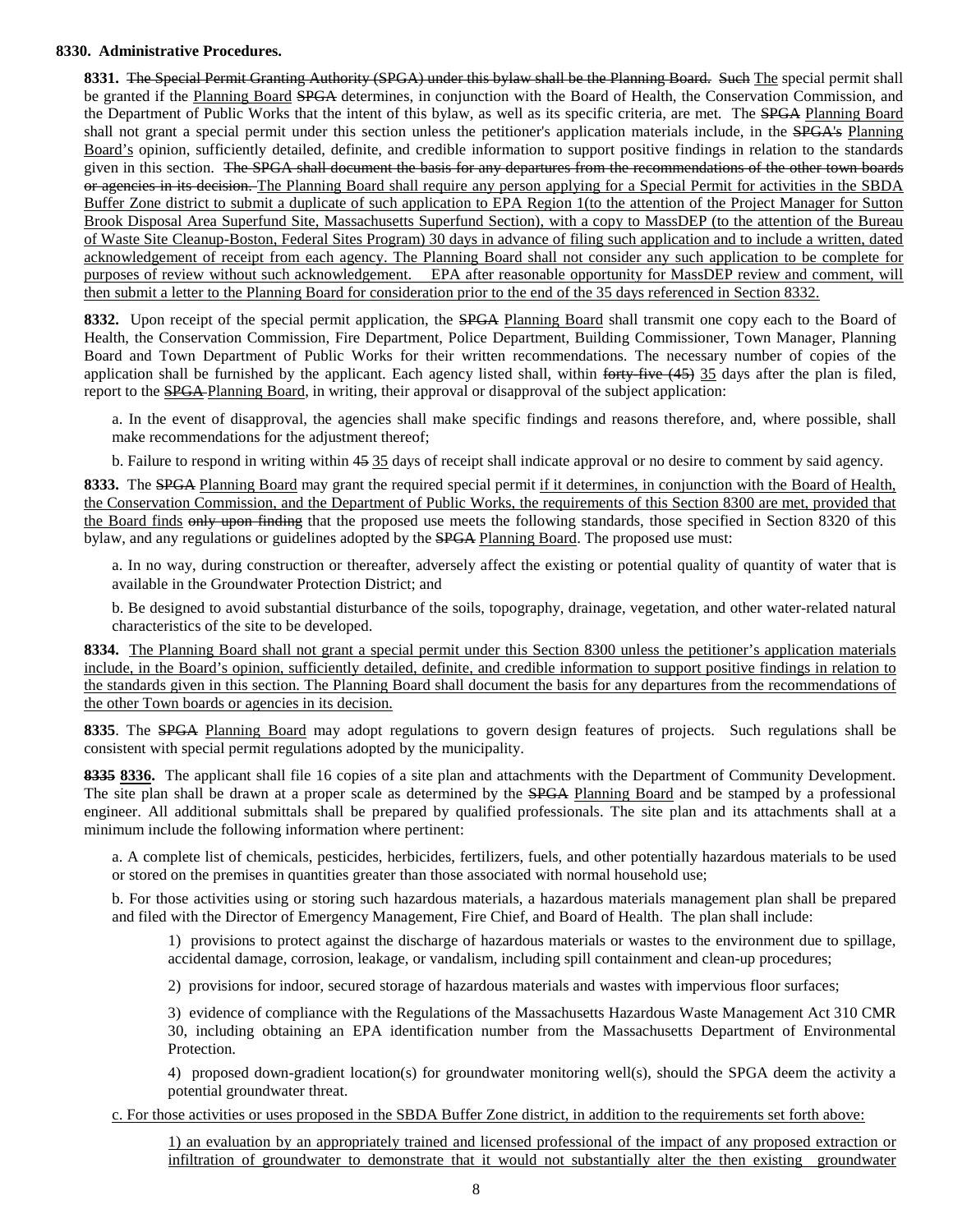elevation contours (zone of influence and/or groundwater mounding) or the then existing boundary of the SBDA Plume Area, and

2) sampling and analysis by an appropriately trained and licensed professional of any groundwater proposed for extraction as necessary to demonstrate that use of such groundwater for its intended purpose would not violate any applicable health or safety requirement.

**8336 8337.** The SPGA Planning Board shall hold a hearing, in conformity with the provision of MGL Chapter 40A, Section 9, within 65 days after the filing of the application and after the review by the Town Boards, Departments, and Commissions. Notice of the public hearing shall be given by publication and posting and by first-class mailings to "parties of interest" as defined in MGL Chapter 40A, §11. The decision of the SPGA Planning Board and any extension, modification, or renewal thereof shall be filed with the SPGA Planning Board and Town Clerk within 90 days following the closing of the public hearing. Failure of the SPGA Planning Board to act within 90 days shall be deemed as a granting of the permit. However, no work shall commence until a certification is recorded as required by §11.

83378338. Written notice of any violations of this Section shall be given by the Building Commissioner to the responsible person as soon as possible after detection of a violation or a continuing violation. Notice to the assessed owner of the property shall be deemed notice to the responsible person. Such notice shall specify the requirement or restriction violated and the nature of the violation, and may also identify the actions necessary to remove or remedy the violations and preventive measures required for avoiding future violations and a schedule of compliance. A copy of such notice shall be submitted to the Building Inspector, the Board of Health, Conservation Commission, Town Engineer/Department of Public Works, and Water Department. The cost of containment, clean-up, or other action of compliance shall be borne by the owner and operator of the premises.

#### **8340. Severability.** A determination that any portion or provision of this overlay protection district is invalid shall not invalidate any other portion or provision thereof, nor shall it invalidate any special permit previously issued thereunder.

Town Manager

**Executive Summary**: This update to the Groundwater Protection District includes institutional controls as part of the Town's compliance with the Consent Decree regarding the Sutton Brook Disposal Area as recommended by the US EPA and MassDEP.

# **ARTICLE 11**

To see if the Town will vote to amend the Tewksbury Zoning Map to include a Groundwater Protection SBDA Buffer Zone and Groundwater Protection SBDA Plume Area at Rocco's Landfill as described below:



Town Manager

**Executive Summary**: This update to the Zoning Map will reflect the institutional controls necessary for the Town's compliance with the Consent Decree regarding the Sutton Brook Disposal Area as recommended by the US EPA and MassDEP.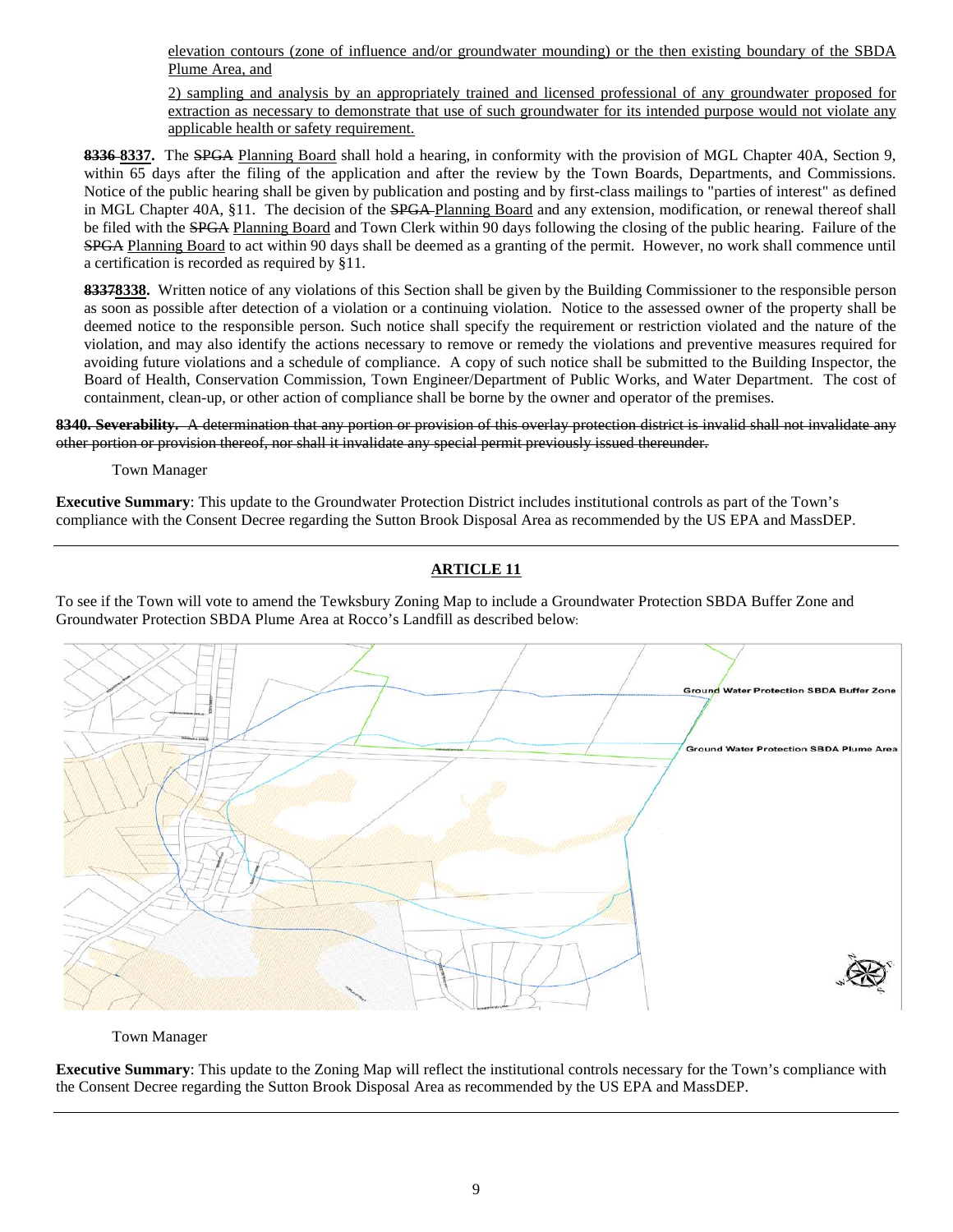To see if the Town will vote to authorize the Board of Selectmen to file with the Great and General Court of the Commonwealth of Massachusetts a Home Rule Petition to amend the Town Charter by: (1) replacing the term "Board of Selectmen", "Board of Selectman", "Board" or "Selectmen," appearing in any context where reference is made to the entire Board, with the term "Select Board", (2) replacing any reference to individual members of the Board with, "Select Board member," and, (3) replacing any reference to a "Chairman" with the word "Chair." Further, to authorize the General Court to make changes of form only to this Home Rule Petition unless the Board of Selectmen authorizes any changes that are within the scope, intent and public purposes of this Home Rule Petition, and to authorize the Board to approve such changes.

Board of Selectmen

**Executive Summary**: This article will change within the Town Charter, the term Board of Selectmen to Select Board, change any reference of Board of Selectmen to Board and Chairman to Chair.

## **ARTICLE 13**

To see if the Town will to amend the Town's General Bylaws to by replacing, in each instance in which they appear: (1) the words "Board of Selectmen" , "Board of Selectman", "Board", or "Selectmen" , when such terms reference the entire Board, with the term "Select Board"; the term "Selectman" with "Select Board member" and (3) the term "Chairman" with the term "Chair; provided, however, that this bylaw amendment shall take effect only after all the provisions of G.L. c.40, s.32 have been met and the special act approved under Article12 takes effect.

Board of Selectmen

**Executive Summary**: This article will change within the Town's General Bylaws, the term Board of Selectmen to Select Board, change any reference of Board of Selectmen to Board and Chairman to Chair.

## **ARTICLE 14**

To see if the Town will vote to amend the Town's Zoning Bylaws to by replacing, in each instance in which they appear: (1) the words "Board of Selectmen", "Board of Selectman", "Board", or "Selectmen", when such terms reference the entire Board, with the term "Select Board"; the term "Selectman" with "Select Board member" and (3) the term "Chairman" with the term "Chair; provided, however, that this bylaw amendment shall take effect only after all the provisions of G.L. c.40, s.32 have been met and the special act approved under Article 12 takes effect.

Board of Selectmen

**Executive Summary**: This article will change within the Town's Zoning Bylaws, the term Board of Selectmen to Select Board, change any reference of Board of Selectmen to Board and Chairman to Chair.